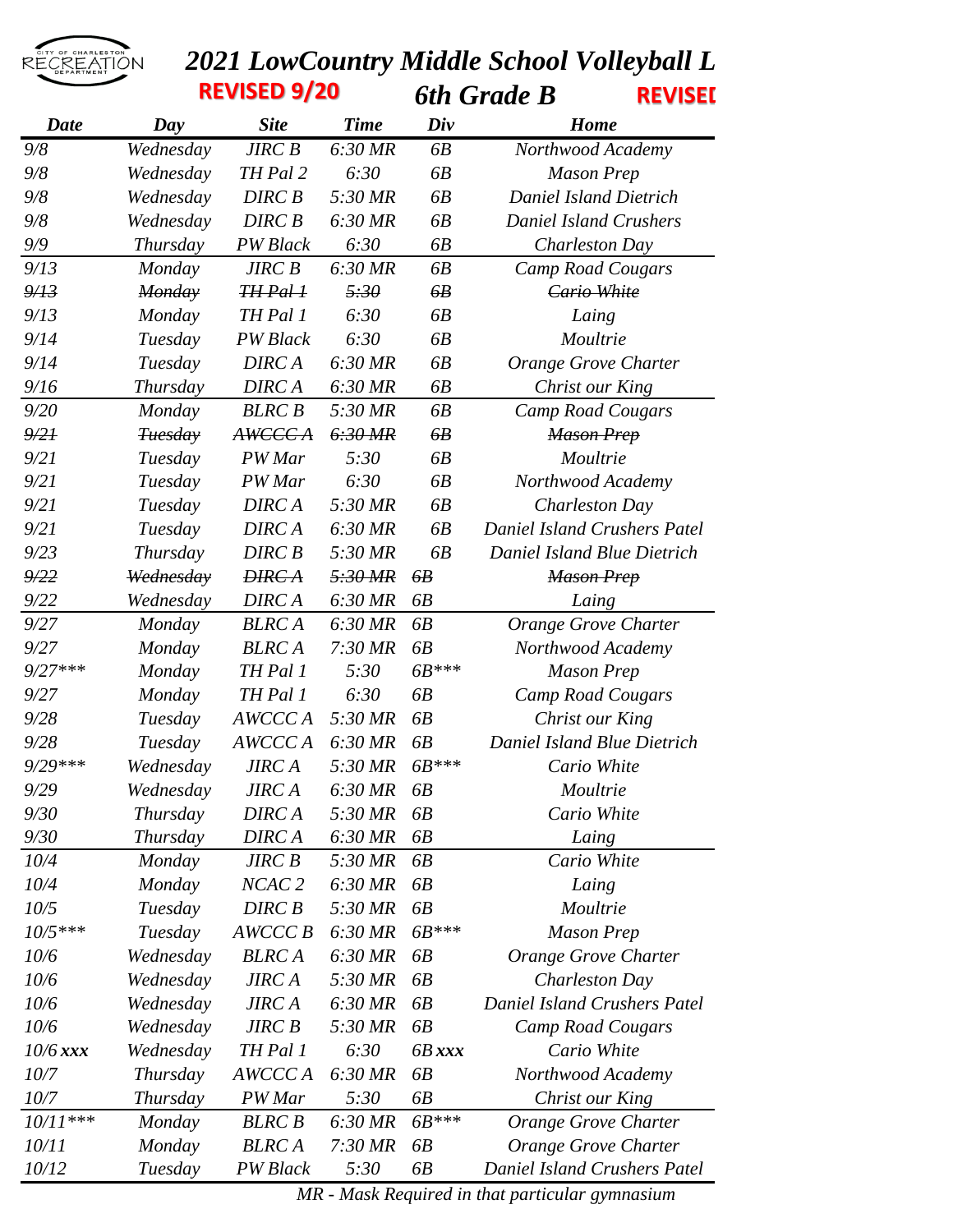*\*\*\* Rescheduled game xxx Time change*